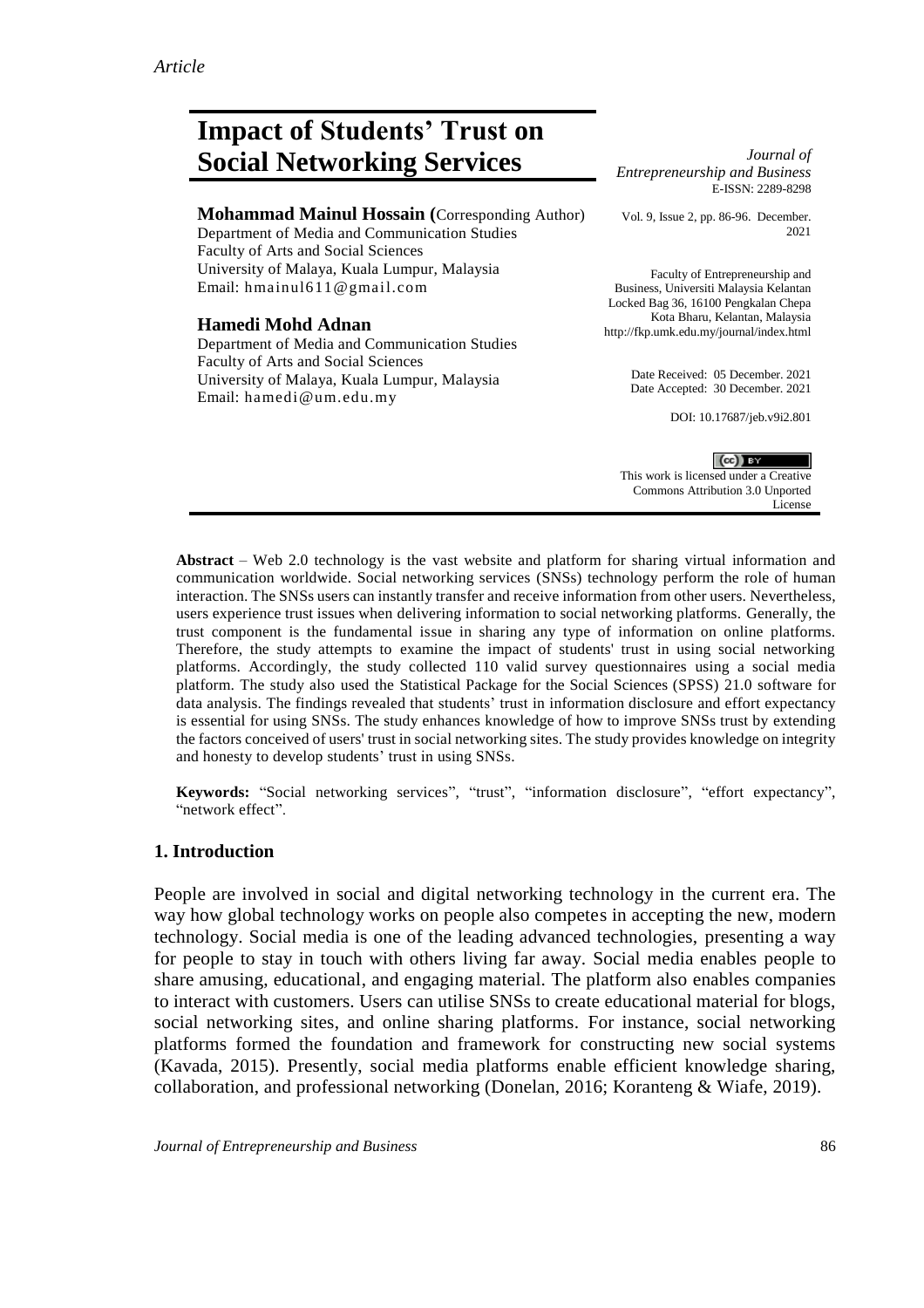People seek information via social networking platforms and blogs (Fateh, 2017; Pihl & Sandstrom, 2013). The topic is significant from the view of user behaviour and demands more knowledge of how user consumption patterns change alongside media technology. Notably, more than 35% of millennial women stated that social media produces a major effect when purchasing clothes (Fateh, 2017), implying a strong connection with digital media as a user group. Past studies investigated the link between system use and performance influence and discovered significant results. Yang et al. (2011) demonstrated that an online marketing tool positively relates to the company performance in investigating e-marketing. Moreover, social media enables open contact, assisting firms to learn client needs and motivating in responding proactively and instantly to the needs (Parveen et al., 2016). Online social networks (OSNs) allow customers to contribute to the marketing process through introducing technologies, such as cocreation, engagement, and two-way communication platforms (Hennig et al., 2013; Plume et al., 2018).

Gokhale and Machina (2018) identified university students as the most frequent users of social networking sites. The students use multiple mediums to communicate, cooperate, and share knowledge regularly (Maroofat, 2018; Sarwar et al., 2019). Resultantly, social networking platforms present a novel way to develop student engagement and learning performance (Gokhale & Machina, 2018; Roopchund et al., 2019). Students are motivated to use social media as sophisticated technology provides ways for interpersonal contacts instantly worldwide with applications, such as Outlook, Skype, WhatsApp, IMO, Line, and Tango (Raza et al, 2020). Nonetheless, students seek face-to-face interaction during studies and the concept of online training is not prevalent; hence, why social media is not utilised for education (Raza et al., 2020).

Several studies were conducted on student trust in social media. For example, Chiu et al. (2006) stated that trust is one of the main challenges of online communication. Studies also demonstrate the influence of trust in similar activities, such as online knowledge sharing among university students (Ismail, Tajuddin, & Yunus, 2019). Trust decreases uncertainties and related risks (Joia & Lemos, 2010). Despite the existing studies on online trust, several researchers attempted to study the implications of trust (Grabner-Kräuter & Bitter, 2015). Thus, insufficient studies investigated the factors of trust in using social networking sites (Oliveira et al., 2017). Therefore, the study aims to analyse the impact of students' trust in using SNSs.

## **2. Literature Review**

Trust is influenced by several issues in using information technology (Haciyakupoglu  $\&$ Zhang, 2015; Shareef et al., 2020). McKnight et al. (2002) mentioned that people more likely rely on technology and retailers. Wu and Sukoco (2010) highlighted that trust impacts the psychological status and the purpose to conduct, impacting the person's behaviour in knowledge sharing. Nonetheless, regarding the social networking element, trust involves social network members to not willfully injure other people and remain with established standards (Koranteng & Wiafe, 2019). Meanwhile, Ayaburi and Treku (2020) explained that trust is a fundamental issue among social media users in terms of building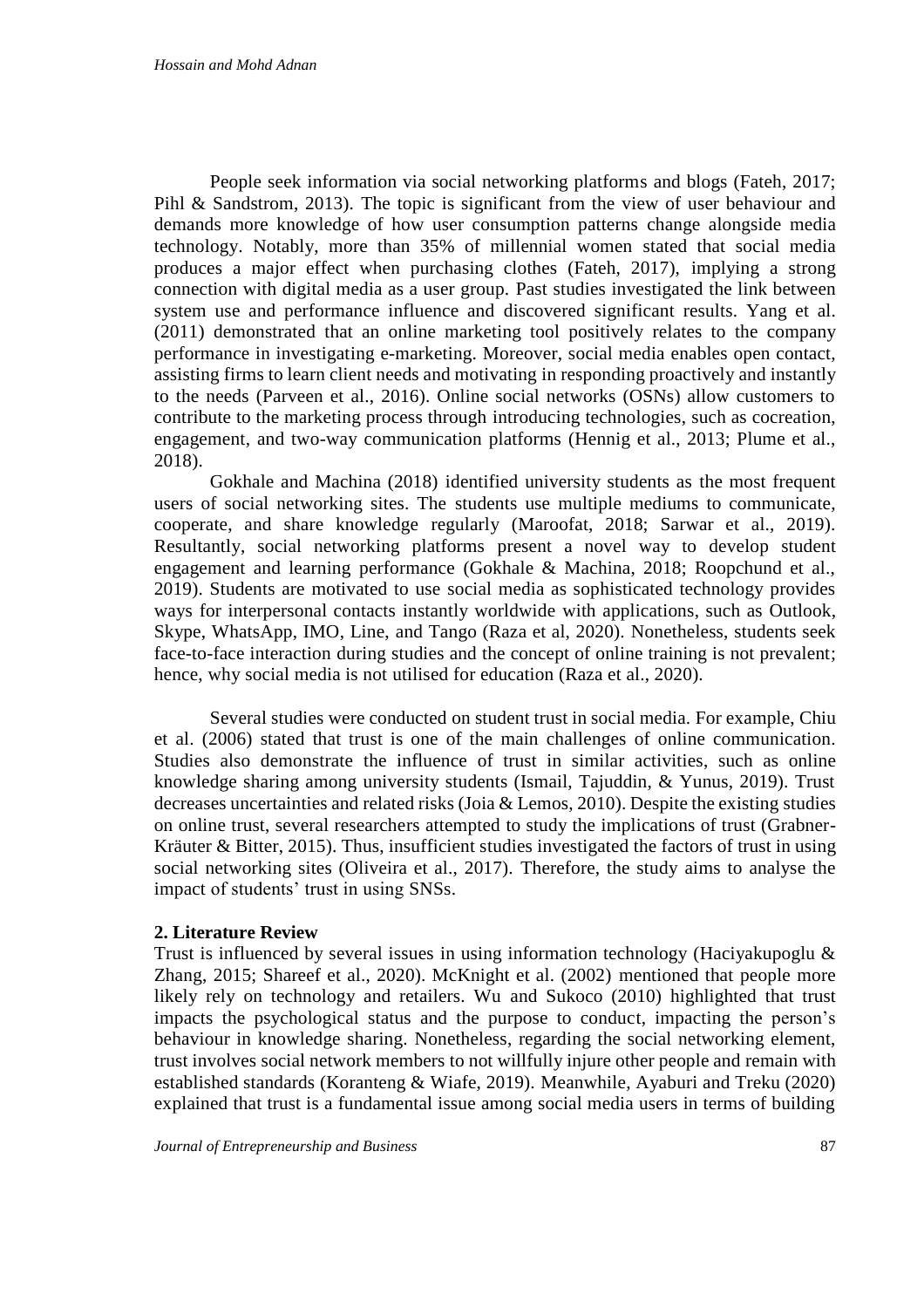relationships, concern and privacy. trust is a medium disclosing social media users' relationships, concerns, and privacy.

Information disclosure denotes users' ability to govern personal data (Margulis, 2003). The information privacy in information systems mainly emphasises data privacy measurement structures (Van Slyke et al., 2006; Dinev & Hart, 2006). Additionally, users' internet privacy concerns are linked to users' exposure of personal information and websites gathering, storing and using personal information (Metzger, 2012). Social networking sites popularity is rapidly expanding. Statista (2020) reported that Facebook, YouTube, Twitter, Instagram, and LinkedIn were the top five most popular social media websites based on monthly visitors. Madden (2012) claimed that the rising usage of social networking sites increases concerns about privacy among users. Trust and risk in information are two structures deeply analysed regarding online privacy issues (Pavlou et al., 2007). On social media, disclosing personal information is often necessary prior to the assertion of services. Sharing personal data involves the risk of a possible violation of users' confidentiality. Data are saved indefinitely and can be used for any purpose after providing personal information, which raises privacy concerns (Joinson, 2008).

Effort expectancy describes the ease of technology use (Venkatesh et al., 2012), frequently considered significant predictors of users' behaviour (Wong et al., 2015). Chang et al. (2017) demonstrated that users favour systems led by simplicity with maximum efficiency compared to a complicated technology. Nevertheless, users view differently of the effort expectancy when utilising social networking applications compared to mobile shopping (m-shopping) applications. Most empirical studies found that the usability of social network applications supports more intention. Chang et al. (2017) analysed the degree to which perceived ease of use and challenges is linked to Facebook. Additionally, Facebook users' impressions are according to confident intentions through social activities, social search, profile identification, and contact maintenance. Thus, Facebook must provide users with simple, clear navigation, instant user interactions, and enjoyable features. The facilities create easy-to-use concepts and develop user trust.

A network effect is a collection of individuals with similar characteristics who can connect and disseminate data to one another. Online SNSs, such as Facebook or Twitter comprise an organisation of clients with shared urban areas providing important data among each other. Network impact is associated with trust and reliability. The organisational impact on customers conduct in the informal community is crucial as Solis (2010) mentioned that "the reality is that our friends and network of influence determine our location and participation". Scholz (2008) added that regarding anxiety, trust has developed importance as a component of attraction for entering new organisations or to remain faithful to the current ones. Hence, networks that paradoxically present reliable elements positively influence users' trust.

## **3. Methodology**

*Journal of Entrepreneurship and Business* 88 3.1 Sampling and Data Collection Process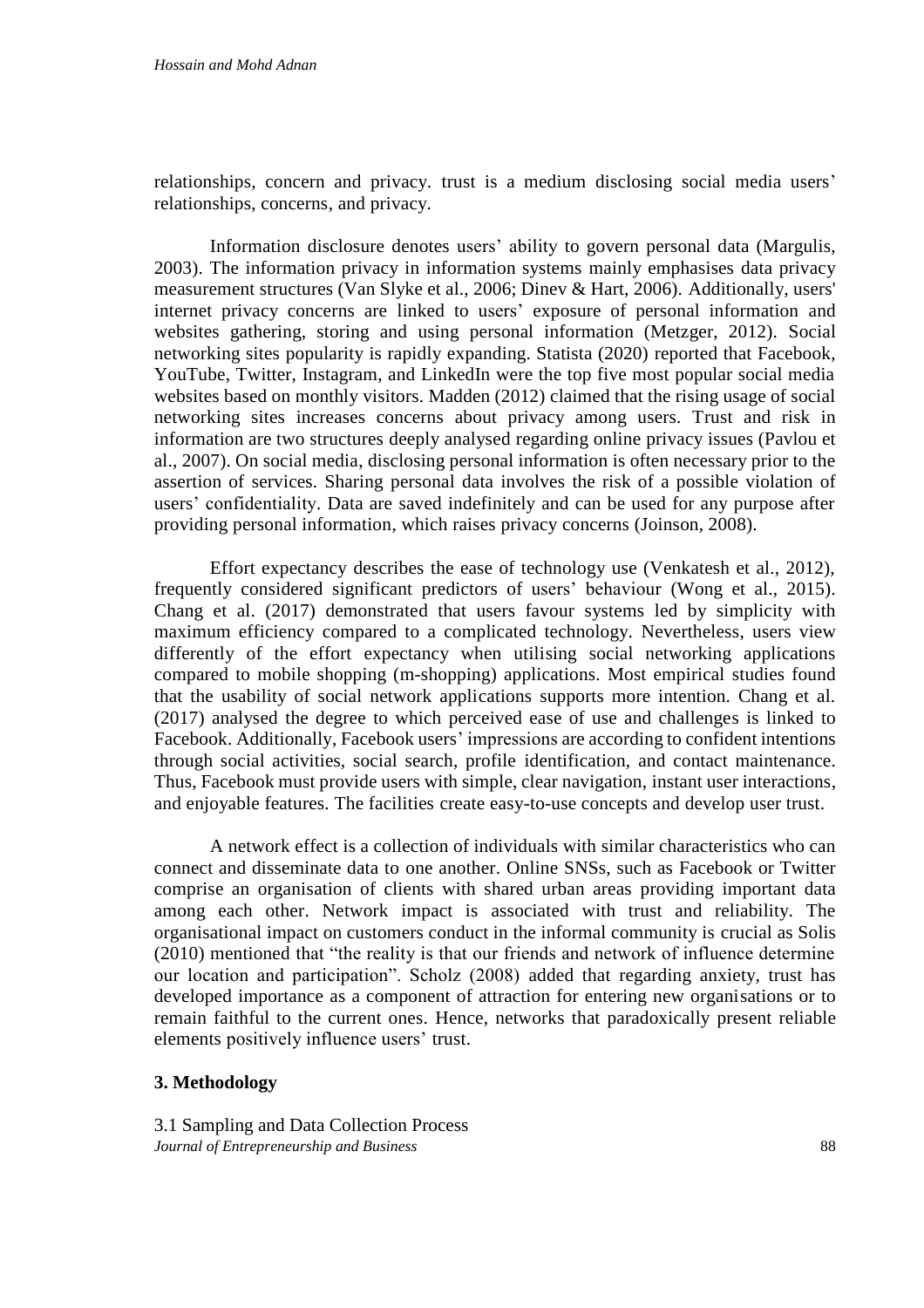The current study applied a quantitative research design to collect and analyse data. The study also used an online survey questionnaire to collect data from University of Malaya undergraduate students. The respondents were students as the students are more inclined to use social networking platforms in academic learning and activities, find SNSs easy to communicate with colleagues and update the latest information about classes. The study employed non-profitability sampling using the purposive technique. The technique was applied in numerous contexts, such as participants' observation, survey questionnaires, and statistical analysis (Walker et al., 2004; Zhen et al., 2006; Neupane et al., 2002). Moreover, the study tested data reliability and validity, which achieved the minimum alpha value as a rule of thumb (refer to section 4.2). Initially, 200 complete survey questionnaires were distributed among respondents via online platforms, such as social media, email, and Facebook messenger. Ultimately, 110 responses were deemed valid by removing 90 incomplete responses because of missing values and outliers.

#### 3.2 Materials

The questionnaires were categorised into two sections. Section one analysed the respondents' demographic characteristics, while section two examined the impact of users' trust in using SNSs. The study assessed the students' agreement using a 5-point Likert scale from 1 (strongly disagree) to 5 (strongly agree). The survey questionnaire was validated based on previously mentioned past studies. For instance, three items were adapted from Tuunainen et al. (2009), and McKnight et al. (2002) for the information disclosure instrument. Similarly, three questions from Ennew and Sekhon (2003) were adapted to evaluate network effect. Three items from Venkatesh et al. (2003) were adapted to assess effort expectancy. The study referred to Gefen et al.'s (2003) three instruments to determine trust issues. Finally, three items were adapted from Balakrishnan and Gan (2016) to measure SNSs use.

#### 3.3 Analysis Technique

The data were analysed using the newest SPSS version 21 software. A codebook was generated with information on each variable in the data set. Meanwhile, the outcomes were reported in descriptive forms. The study was examined in descriptive statistics and statistical approaches, such as frequency and percentage distribution, central trend measurements (mean and median), and spread measures (standard deviation) were used to describe, view and summarise data in relevant ways. The study applied the descriptive statistics for data analysis, analysing statistical approaches, such as participants' agreement level, frequency and percentage, average mean, and standard deviation.

## **4. Findings and Discussions**

#### *4.1 Demographic information*

*Journal of Entrepreneurship and Business* 89 The section demonstrates the results in detail. The study examined the descriptive findings, indicating that all participants were familiar with social media platforms and use the mediums. According to a sample of 110 participants, the results suggested that 68.1% of the respondents were women, implying that women were the majority respondents and were more willing to complete the poll. The majority participants' age range was between 21 and 25 (61.8%). Regarding ethnicity, Malay respondents comprised 50% of the participants.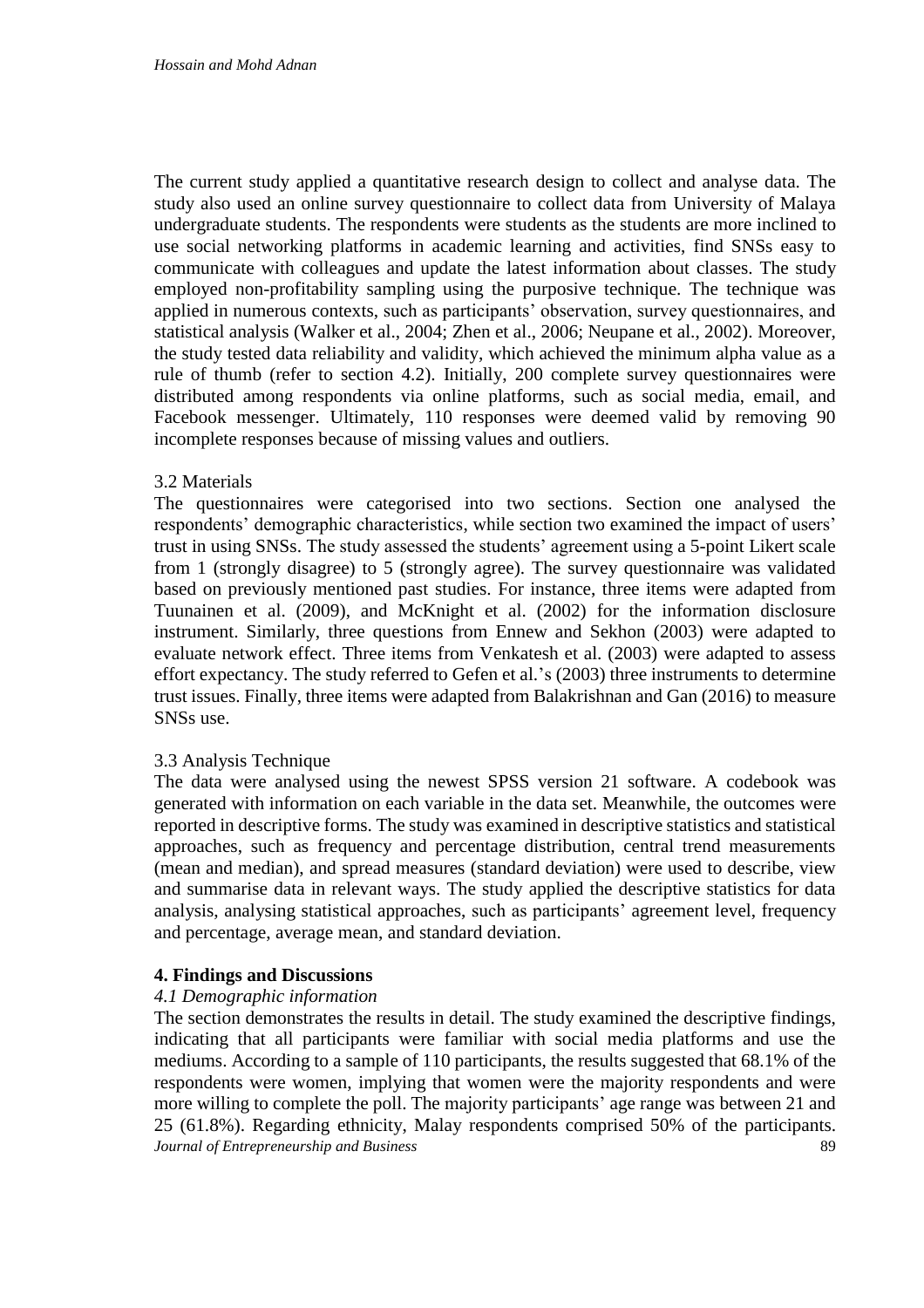Meanwhile, 63.6% was the highest educational level among second-year students. The results indicated that 37.2% respondents used Instagram as the current account of social media platforms. Subsequently, the second-highest platform was 28.1% (Facebook). Nonetheless, most respondents (32.7.2%) preferred Snapshot. Regarding the time spent by respondents on social media, most spendt approximately two to three hours on social media (33.6%). Nonetheless, the majority spent between one and four hours with an average time of approximately four to five hours. Hence, social media could consume students' daily life and using social media is tempting to students.

| <b>Items</b>                    | <b>Demographics</b>  | <b>Sample</b>  | $\frac{0}{0}$ |
|---------------------------------|----------------------|----------------|---------------|
| Gender                          | Male                 | 35             | 31.8          |
|                                 | Female               | 75             | 68.1          |
| Age                             | 18-20                | 22             | 20            |
|                                 | $21 - 25$            | 68             | 61.8          |
|                                 | $26 - 30$            | 20             | 18.2          |
| Education                       | First year students  | 15             | 13.6          |
|                                 | Second year students | 70             | 63.6          |
|                                 | Third year students  | 14             | 12.7          |
|                                 | Fourth year students | 11             | 10            |
| Ethnicity                       | Malay                | 55             | 50            |
|                                 | Chinese              | 38             | 34.5          |
|                                 | Indian               | 11             | 10            |
|                                 | International        | 6              | 5.4           |
| Current account of social media | Facebook             | 31             | 28.1          |
|                                 | Instagram            | 41             | 37.2          |
|                                 | WhatsApp             | 15             | 13.6          |
|                                 | LinkedIn             | 16             | 14.5          |
|                                 | Twitter              | 5              | 4.5           |
|                                 | Others               | $\overline{3}$ | 2.7           |
| Favorite social media platforms | Facebook             | 19             | 17.2          |
|                                 | Snapshot             | 36             | 32.7          |
|                                 | Instagram            | 12             | 10.9          |
|                                 | WhatsApp             | 14             | 12.7          |
|                                 | LinkedIn             | 8              | 7.2           |
|                                 | Twitter              | 16             | 14.5          |
|                                 | Others               | 5              | 4.5           |
| Daily time spend on social      | $\theta$             | 6              | 5.4           |
| media                           | 5-10 minutes         | $\overline{7}$ | 6.3           |
|                                 | 30 minutes           | 10             | 9.0           |
|                                 | 1 hour               | 12             | 10.9          |
|                                 | 2-3 hours            | 37             | 33.6          |
|                                 | 3-5 hours            | 22             | 20            |
|                                 | 6-9 hours            | 16             | 14.5          |

*Table 1: Demographic Information*

*4.2 Reliability and Validity Analysis*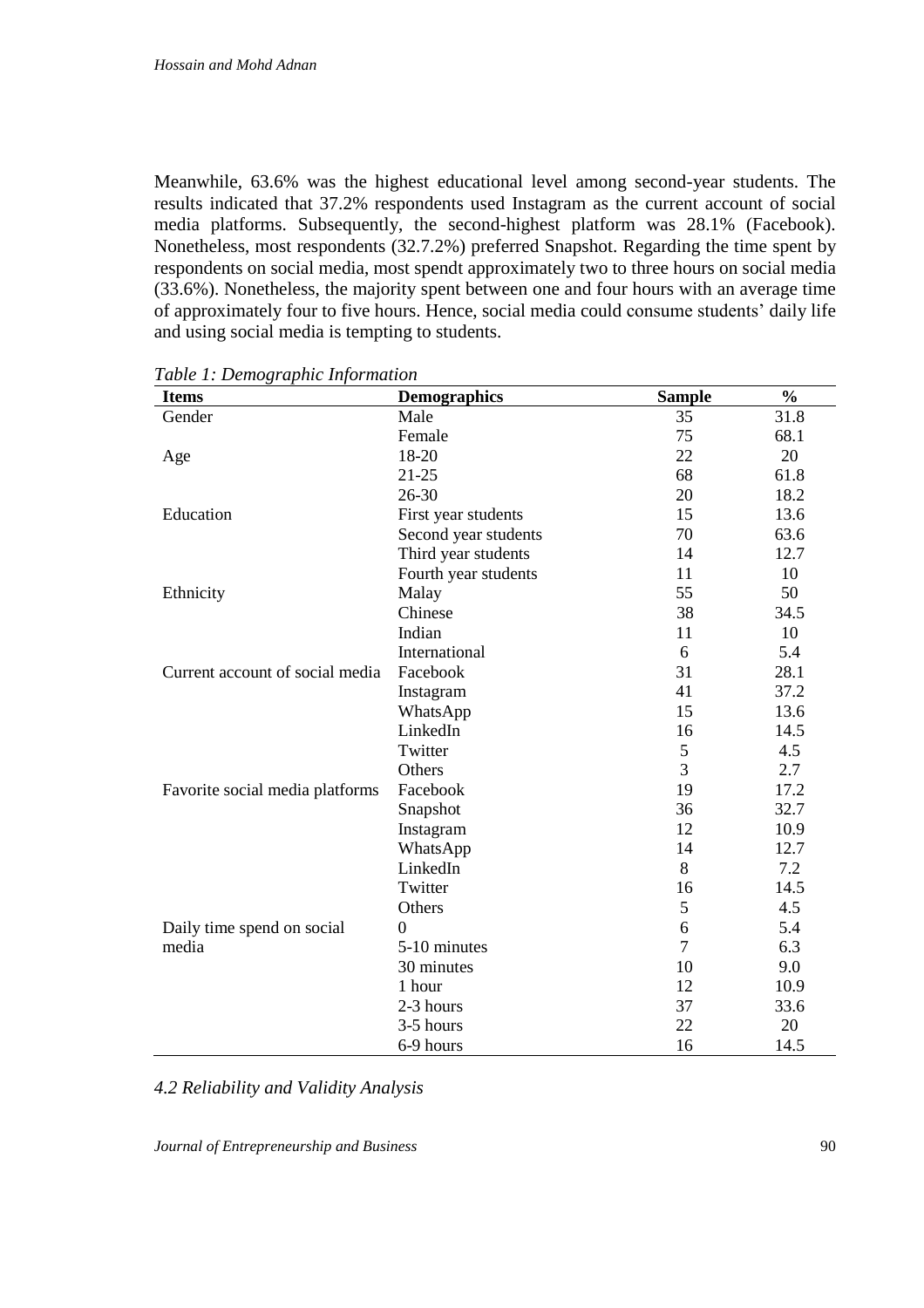The reliability of the data unique to the variables was determined by calculating the Cronbach's alpha using SPSS. The internal consistency of the survey data connected to each variable was assessed by performing the test against each variable (Vogt et al., 2007). The coefficient of Cronbach's alpha ranges from 0 to 1,  $\alpha$  to 0.9 is considered outstanding, 0.7  $\alpha$  $< 0.9$  is good, while 0.6  $\alpha < 0.7$  is considered excellent; (Henson, 2001). All scales demonstrated internal reliability in Table 2 as information disclosure (Cronbach's alpha = 0.868), effort expectancy (Cronbach's alpha =  $0.812$ ), network effect (Cronbach's alpha = 0.876), students' trust (Cronbach's alpha = 0.893), SNSs use (Cronbach's alpha = 0.878). Therefore. each scale revealed an average number of items used in anal products. The construct validity is a test of the extent to which a test measures what it purports to measure. The survey questionnaire was validated based on past studies to verify the survey questionnaire.

| No. | <b>Dimensions</b>              | Cronbach's alpha | Number of items |
|-----|--------------------------------|------------------|-----------------|
|     | Information disclosure         | 0.868            |                 |
|     | <b>Effort</b> expectancy       | 0.812            |                 |
|     | Network effect                 | 0.876            |                 |
|     | Students' trust                | 0.893            |                 |
|     | Social networking services use | 0.878            |                 |

*Table 2: Internal Reliability Results*

# *4.3 Information Disclosure*

Table 3 depicts the examination results from the descriptive analysis, indicating the respondents' agreement level towards three statements that measure the trust perception on SNSs use. Regarding information disclosure issues towards SNSs, results revealed that most respondents were inclined to agree (37.3%), stating that "Using social media sites, I might be involved in some unexpected risk". The findings also revealed that respondents tended to neutral all three statements (25.5%, 30.9%, 35.5%), which implies that most respondents trust using SNSs regarding information disclosure. Nevertheless, the average mean score on SNSs for information disclosure issues was 3.81, with a standard deviation (SD) of 0.991. Hence, information disclosure issues and hazards negatively impacted students' trust in using SNSs.

| <b>Statement</b>                                                                        | <b>SD</b> | DA       | <b>NE</b> | AG       | <b>SA</b> | Mean<br>score | Std.  |
|-----------------------------------------------------------------------------------------|-----------|----------|-----------|----------|-----------|---------------|-------|
| Using social media sites, I<br>might be involved in some<br>unexpected risk.            | 2/1.8%    | 14/12.7% | 28/25.5%  | 41/37.3% | 25/22.7%  |               |       |
| I feel that I might get<br>attacked by other people on<br>social media sites.           | 3/2.7%    | 17/15.5% | 34/30.9%  | 39/35.5% | 17/15.5%  | 3.81          | 0.991 |
| I am concerned that the<br>information I submit on<br>social media could be<br>misused. | 4/3.6%    | 21/19.1% | 39/35.5%  | 27/41.8% | 21/19.1%  |               |       |

*Table 3: Information Disclosure*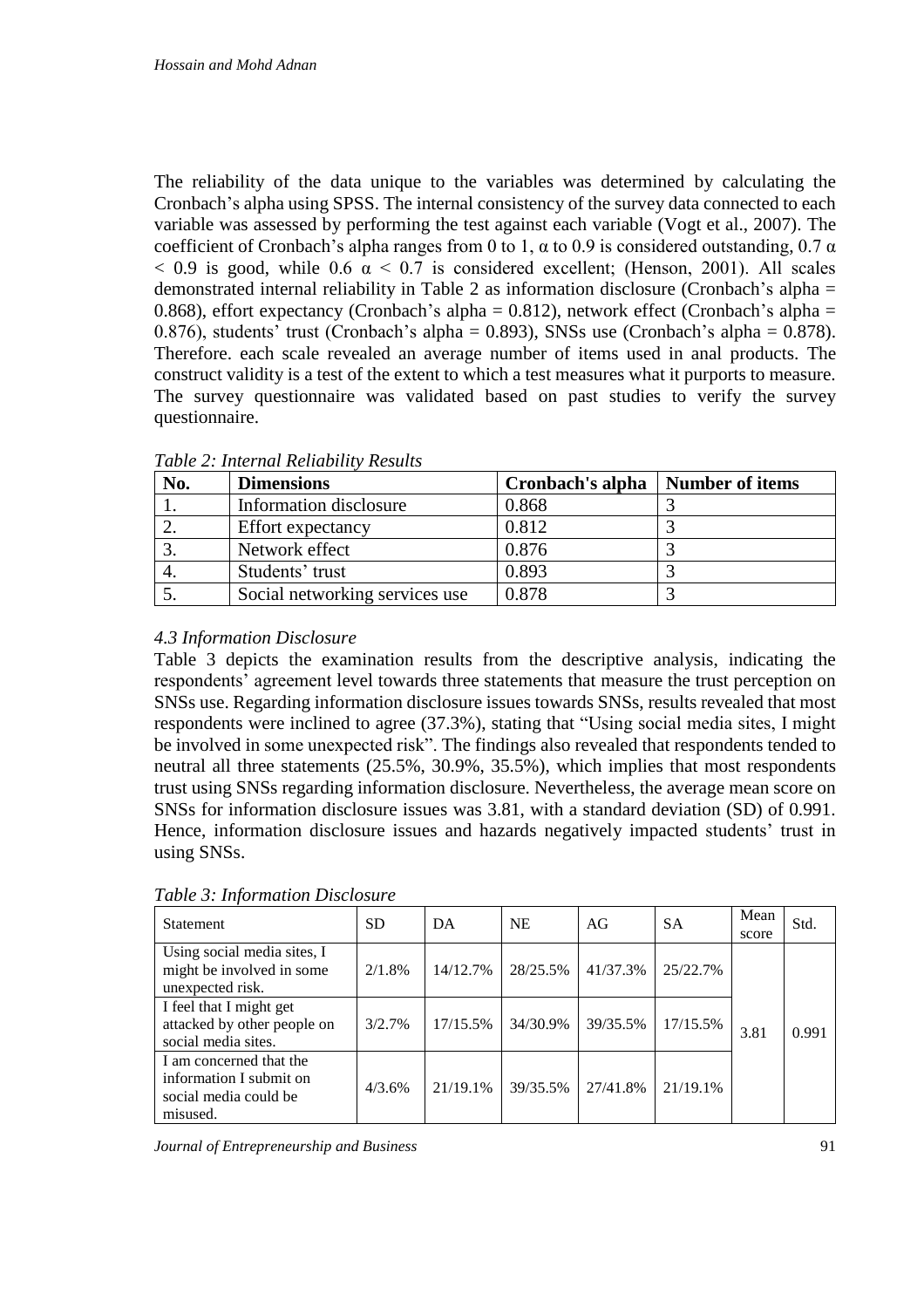Note: SD = Strongly disagree, DA = Disagree, NE = Neutral, AG = Agree, SA = Strongly agree, Std = Standard deviation.

## *4.4 Effort expectancy*

Table 4 illustrates that from the descriptive analysis, the biggest group of interviewees answered 'strongly agree' (43.6%, 46.7%, 30.9%) with the level of agreements, followed by 'agree' (39.1%, 42.7%, 41.8%). Thus, the effort expectancy positively influenced students' trust in using SNSs. The study discovered that the average mean score was 4.05 and the standard deviation was 0. 842. Additionally, the trust and continuity of social media users were significantly related to the degree of effort expectancy. Furthermore, the imitations of social media users were formed on trust through social browsing, social search, profile identification, and contact maintenance activities. Ultimately, social media applications must provide users with easy and clear navigation, easy contact with users, and enjoyable amenities. The facilities produce user-friendly concepts and develop user trust.

| Statement                                                                | <b>SD</b> | DA     | <b>NE</b> | AG       | <b>SA</b> | Mean<br>score | Std.  |
|--------------------------------------------------------------------------|-----------|--------|-----------|----------|-----------|---------------|-------|
| Learning to use social<br>media would be easy for<br>me                  | $1/0.9\%$ | 2/1.8% | 16/14.5%  | 43/39.1% | 48/43.6%  |               |       |
| My interaction with social<br>media would be clear and<br>understandable | 2/1.8%    | 4/3.6% | 24/21.8%  | 47/42.7% | 34/30.9%  | 4.05          | 0.842 |
| Using social media to<br>interact with friends would<br>be easy for me   | $1/0.9\%$ | 2/1.8% | 15/13.6%  | 46/41.8% | 46/41.8%  |               |       |

*Table 4: Effort expectancy*

Note: SD = Strongly disagree, DA = Disagree, NE = Neutral, AG = Agree, SA = Strongly agree, Std = Standard deviation.

#### *4.5 Network Effect*

The 110 valid respondents were assessed on the use of social media platforms as the primary source for news, knowledge sharing, and communication with family and friends. The descriptive statistics in constructs of every item revealed that using social networking applications impacts network effect, as shown in Table 1.3. Most participants responded with 'agree' (40.9%, 38.2%, 38.2%), and 'strongly degree' (38.2%, 39.1%, 26.4%) as SNSs impact personal lives. The average total value was  $3.52$ ,  $SD = 0.876$ . Table 5 depicts the descriptive data of the social media platform content assessment. The social networking services atmosphere produces a network effect on information, communication, and interaction which establishes users' trust.

*Table 5: Network Effect*

| Statement                                                                    | SD     | DА        | NE       | AG | SА                         | Mean<br>score | Std   |
|------------------------------------------------------------------------------|--------|-----------|----------|----|----------------------------|---------------|-------|
| My social media makes it<br>easy for me to share<br>information with others. | 1/0.9% | $3/2.7\%$ | 19/17.3% |    | 45/40.9%   42/38.2%   3.52 |               | 0.876 |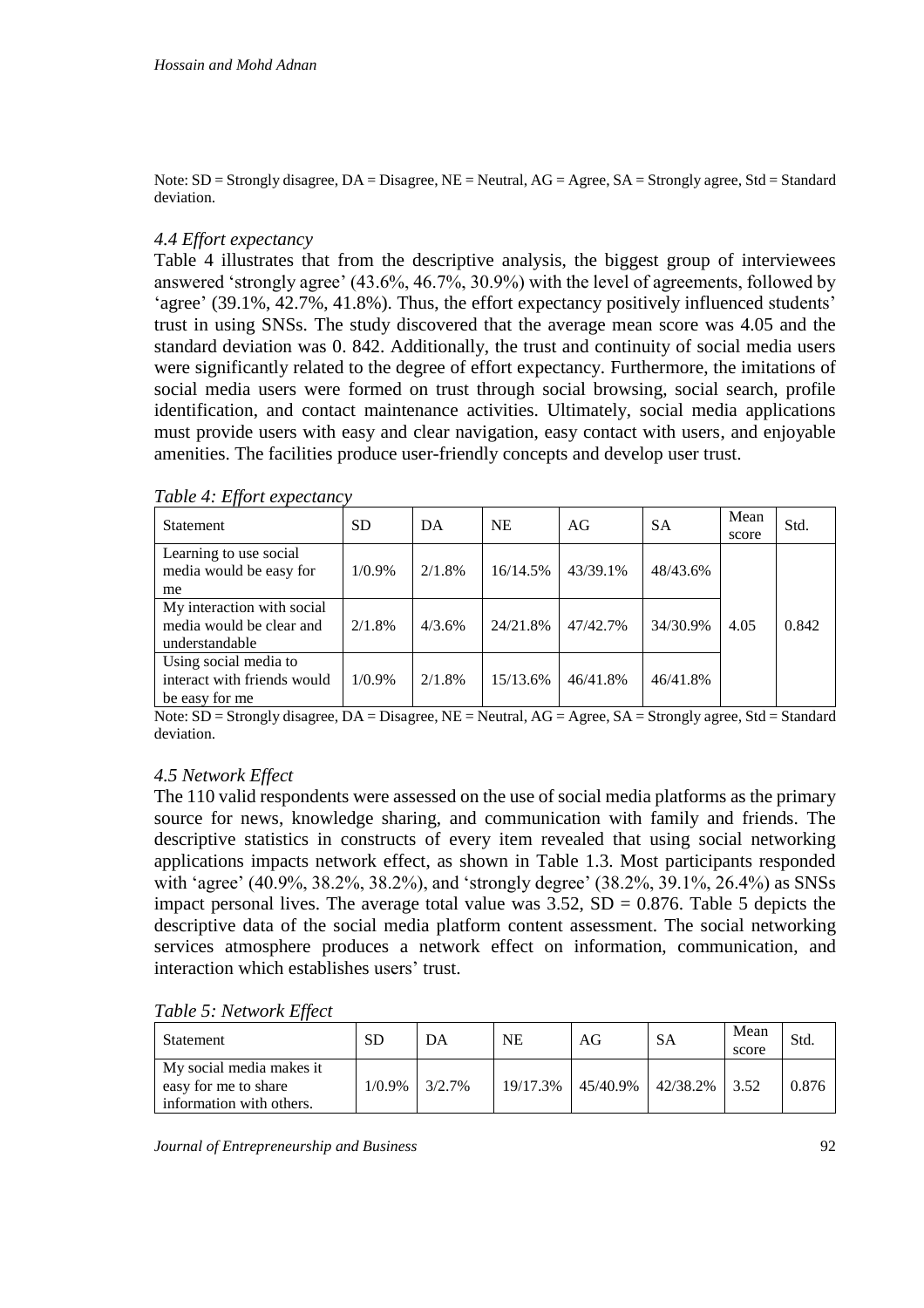| My social media networks<br>keeps me connected even                  | $1/0.9\%$ | 1/0.98 |                                              | 23/20.9%   42/38.2%   43/39.1% |  |  |
|----------------------------------------------------------------------|-----------|--------|----------------------------------------------|--------------------------------|--|--|
| when I am on the move.                                               |           |        |                                              |                                |  |  |
| My social media network<br>incorporates feedback<br>functionalities. | 1.0.9%    |        | $11/10.0\%$   27/24.5%   42/38.2%   29/26.4% |                                |  |  |

Note: SD = Strongly disagree, DA = Disagree, NE = Neutral, AG = Agree, SA = Strongly agree, Std = Standard deviation.

# *4.6 Students' Trust*

Table 6 illustrates the study outcomes in descriptive forms. Trust is a significant influence in social media. Results indicated that trust is a key basis for behavioural purposes, which positively impacted the ongoing social media use. The largest group of respondents answered 'neutral' (41.8%, 46.1%, 50.9%), followed by 'agree' (29.1%, 28.2%, 21.8%). Nevertheless, the average mean score on SNSs for students' trust was 3.91, with a standard deviation of 0.889. Most significantly, as higher education institutions continue employing social media to engage students in learning activities, enhancing the prominence of trust, and the factors of students' trust in using the platforms are vital. Thus, universities could be better equipped to assist in teaching and learning.

*Table 6: Students' Trust* 

| Statement                                                | <b>SD</b> | DA       | <b>NE</b> | AG                                | <b>SA</b> | Mean<br>score | Std.  |
|----------------------------------------------------------|-----------|----------|-----------|-----------------------------------|-----------|---------------|-------|
| I believe social networking<br>services are trustworthy. | 8/7.3%    | 19/17.3% | 46/41.8%  | 32/29.1%                          | 5/4.5%    |               |       |
| I believe my social media<br>friends are trustworthy.    | 4/3.6%    | 13/11.8% |           | $51/46.1\%$   31/28.2%   11/10.0% |           | 3.91          | 0.889 |
| I believe social networking<br>services are trustworthy. | 4/3.6%    | 17/15.5% | 56/50.9%  | 24/21.8%                          | 9/8.2%    |               |       |

Note: SD = Strongly disagree, DA = Disagree, NE = Neutral, AG = Agree, SA = Strongly agree, Std = Standard deviation.

## *4.7 Social Networking Services Use*

Table 7 illustrates SNSs use and users' influence trust factors based on the students' statements. The results of the descriptive analysis suggested that the average mean was 3.51 with a standard deviation of 0.901, indicating that all respondents felt moderately good using SNSs. Results revealed that most respondents were inclined to agree (50.0%), stating that "I can easily discuss academic matters with lecturers and classmates via social media". Thus, using SNSs influenced the trust issue. People seek information via social networking platforms and blogs. If users of social trading trust a website, the trust is reflected in the reviews and information on the platform, expandable from one user to another. Past studies attempted to identify major elements impacting the trust of potential cloud adopters.

| Table 7 Social Networking Services Use |  |  |  |  |  |  |
|----------------------------------------|--|--|--|--|--|--|
|----------------------------------------|--|--|--|--|--|--|

| Statement                                               | SD     | DA     | NΕ | AG                   | SА                       | Mean<br>score | Std.  |
|---------------------------------------------------------|--------|--------|----|----------------------|--------------------------|---------------|-------|
| I can learn easily to use social<br>media for learning. | 5/4.5% | 5/4.5% |    | $19/17.3\%$ 51/46.4% | $\vert$ 30/27.3% $\vert$ | 3.51          | 0.901 |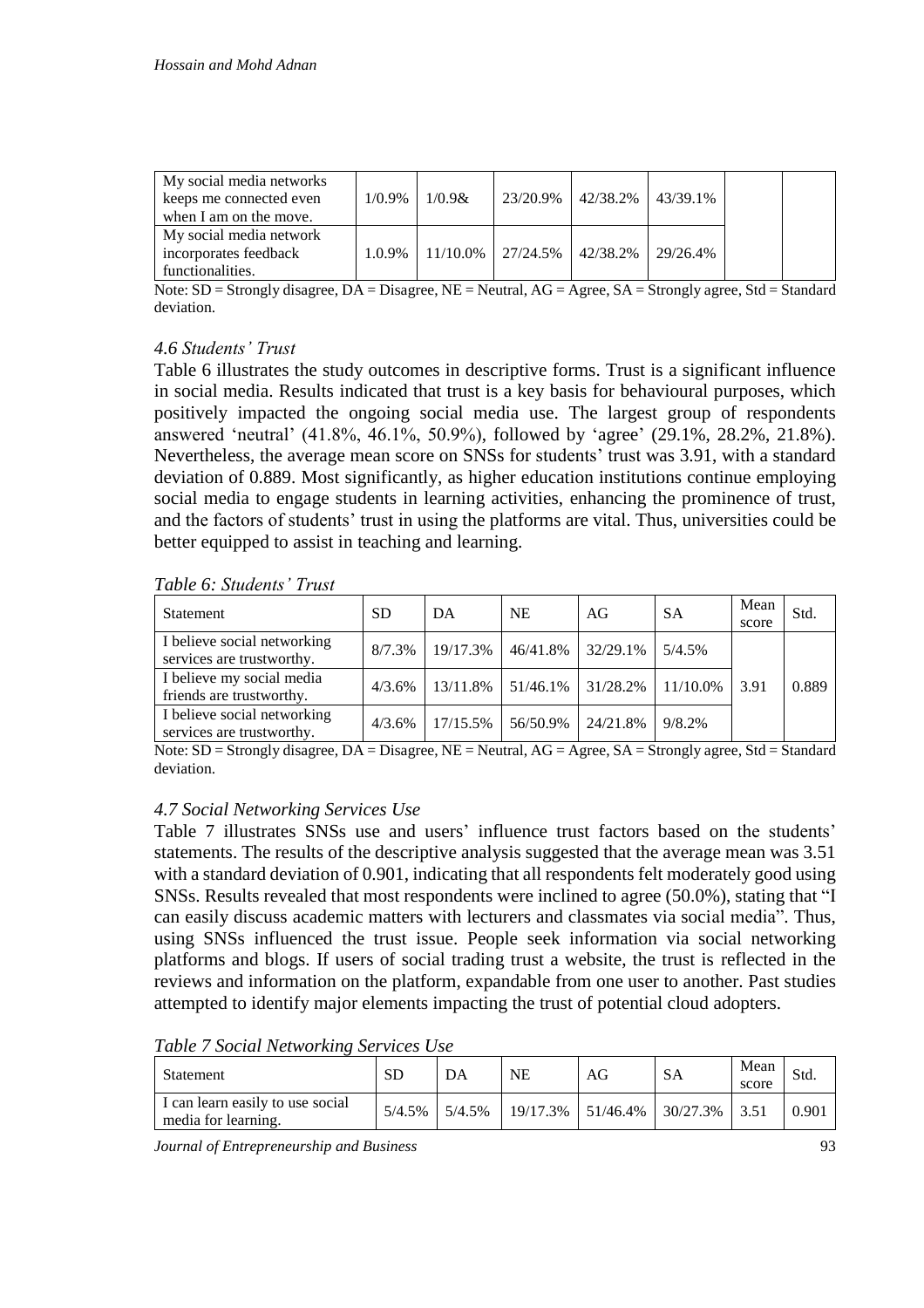| I can communicate with<br>lecturers more conveniently<br>through social media.             | $4/3.6\%$ | 4/3.6% | 22/20.0% | 44/40.0%                          | 136/32.7% |  |
|--------------------------------------------------------------------------------------------|-----------|--------|----------|-----------------------------------|-----------|--|
| I can easily discuss academic<br>matters with lecturers and<br>classmates via social media | $3/2.7\%$ | 4/3.6% |          | $18/16.4\%$   55/50.0%   30/27.3% |           |  |

Note: SD = Strongly disagree, DA = Disagree, NE = Neutral, AG = Agree, SA = Strongly agree, Std = Standard deviation.

# **5. Conclusion**

The study investigated University Malaya undergraduate students (during the survey period) who rely heavily on social media platforms for academic learning, communicating with friends, sharing knowledge between members of the social networking sites, and updating the newest social media information. Future studies should examine more young adults by identifying people from a particular tertiary school as the target research demographic. Studies should also extend the scope of the survey by including young working adults no longer in tertiary schools to obtain results that are more reflective of Malaysian youth's broader demographic background.

# **References**

- Ayaburi, Emmanuel W., and Daniel N. Treku. "Effect of penitence on social media trust and privacy concerns: The case of Facebook." *International Journal of Information Management*, *50*, 171-181.
- Chang, S. E., Liu, A. Y., & Shen, W. C. (2017). User trust in social networking services: A comparison of Facebook and LinkedIn. *Computers in Human Behavior*, *69*, 207- 217.
- Chiu, C. M., Hsu, M. H., & Wang, E. T. (2006). Understanding knowledge sharing in virtual communities: An integration of social capital and social cognitive theories. *Decision Support Systems*, 42(3), 1872-1888.
- Dinev, T., & Hart, P. (2006). An extended privacy calculus model for e-commerce transactions. *Information Systems Research*, 17(1), 61-80.
- Donelan, H. (2016). Social media for professional development and networking opportunities in academia. *Journal of Further and Higher Education, 40*(5), 706- 729.
- Fateh, A. (2017). *How social media is changing fashion.* Retrieved from https://www.huffpost.com. Accessed 27 November 2021.
- Gokhale, A., & Machina, K. (2018). Guided Online Group Discussion Enhances Student Critical Thinking Skills. *International Journal on E-Learning, 17*(2), 157-173.
- Grabner-Kräuter, S., & Bitter, S. (2015, January). Trust in online social networks: A multifaceted perspective. In *Forum for Social Economics, 44*(1), 48-68). Routledge.
- Henson, R. K. (2001). Understanding internal consistency reliability estimates: A conceptual primer on coefficient alpha. *Measurement and evaluation in counseling and development*, *34*(3), 177-189.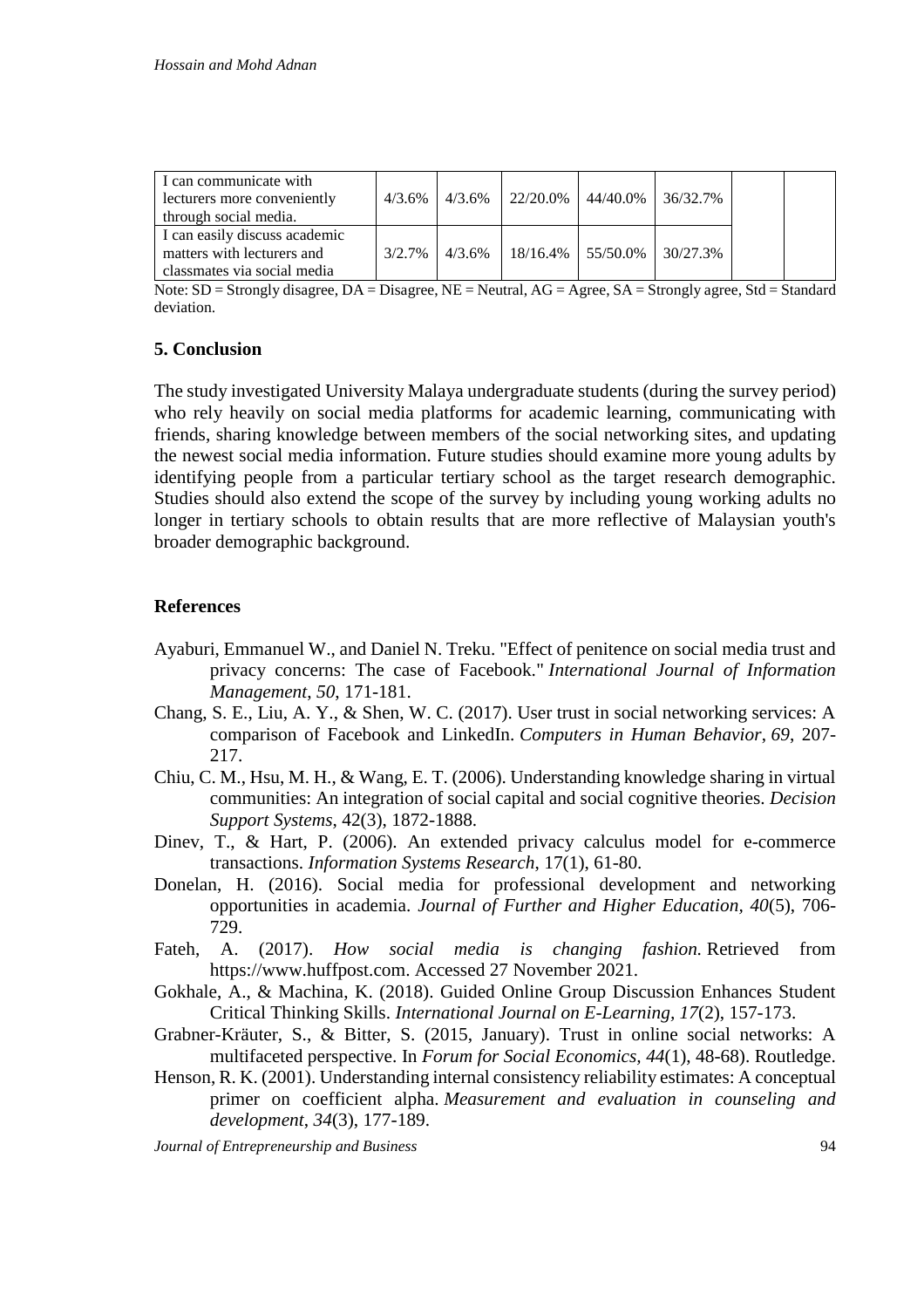- Haciyakupoglu, G., & Zhang, W. (2015). Social media and trust during the Gezi protests in Turkey. *Journal of Computer-Mediated Communication*, 20(4), 450-466.
- Hennig-Thurau, T., Hofacker, C. F., & Bloching, B. (2013). Marketing the pinball way: Understanding how social media change the generation of value for consumers and companies. *Journal of Interactive Marketing*, 27(4), 237-241.
- Ismail, I. R., Tajuddin, N., & Yunus, N. K. M. (2019). Trust and intention to share as predictors of online knowledge-sharing behavior. In *Proceedings of the Regional Conference on Science, Technology and Social Sciences (RCSTSS 2016)* (pp. 57-67). Springer, Singapore.
- Joinson, A. N. (2008, April). Looking at, looking up or keeping up with people? Motives and use of Facebook. In *Proceedings of the SIGCHI conference on Human Factors in Computing Systems* (pp. 1027-1036).
- Kavada, A. (2015). Creating the collective: social media, the occupy movement and its constitution as a collective actor. *Information, Communication & Society, 18(8),* 872-886.
- Koranteng, F. N., & Wiafe, I. (2019). Factors that Promote Knowledge Sharing on Academic Social Networking Sites: An Empirical Study. *Education and Information Technologies, 24*(2), 1211-1236.
- Madden, M. (2012). Privacy management on social media sites. *Pew Internet Report*, *24*, 1- 20.
- Margulis, S. T. (2003). Privacy as a social issue and behavioral concept. *Journal of Social Issues*, *59*(2), 243-261.
- Maroofat, B., Fatima, U. H., & Shakirat, S. (2018). The impact of social network sites on knowledge and information sharing to students in the open distance learning scheme. *International Journal of Applied Business and Information Systems*, *2(*1), 1-10.
- McKnight, D. H., Choudhury, V., & Kacmar, C. (2002). Developing and validating trust measures for e-commerce: An integrative typology. *Information Systems Research, 13(3),* 334-359.
- Metzger, M. J. (2006). Communication privacy management in electronic commerce. *Journal of Computer-Mediated Communication*, *12*(2), 335-361.
- Neupane, R. P., Sharma, K. R., & Thapa, G. B. (2002). Adoption of agroforestry in the hills of Nepal: a logistic regression analysis. *Agricultural Systems*, *72*(3), 177-196.
- Oliveira, B. L., Guo, Z., & Bernardes, G. J. L. (2017). Inverse electron demand Diels–Alder reactions in chemical biology. *Chemical Society Reviews*, 46(16), 4895-4950.
- Parveen, F., Jaafar, N. I., & Ainin, S. (2016). Social media's impact on organizational performance and entrepreneurial orientation in organizations. *Management Decision*, *54*(9), 2208-2234.
- Pavlou, P. A., Liang, H., & Xue, Y. (2007). Understanding and mitigating uncertainty in online exchange relationships: A principal-agent perspective. *MIS Quarterly*, 105- 136.
- Pihl, C., & Sandström, C. (2013). Value creation and appropriation in social media–the case of fashion bloggers in Sweden. *International Journal of Technology Management*, 61(3/4), 309-323.